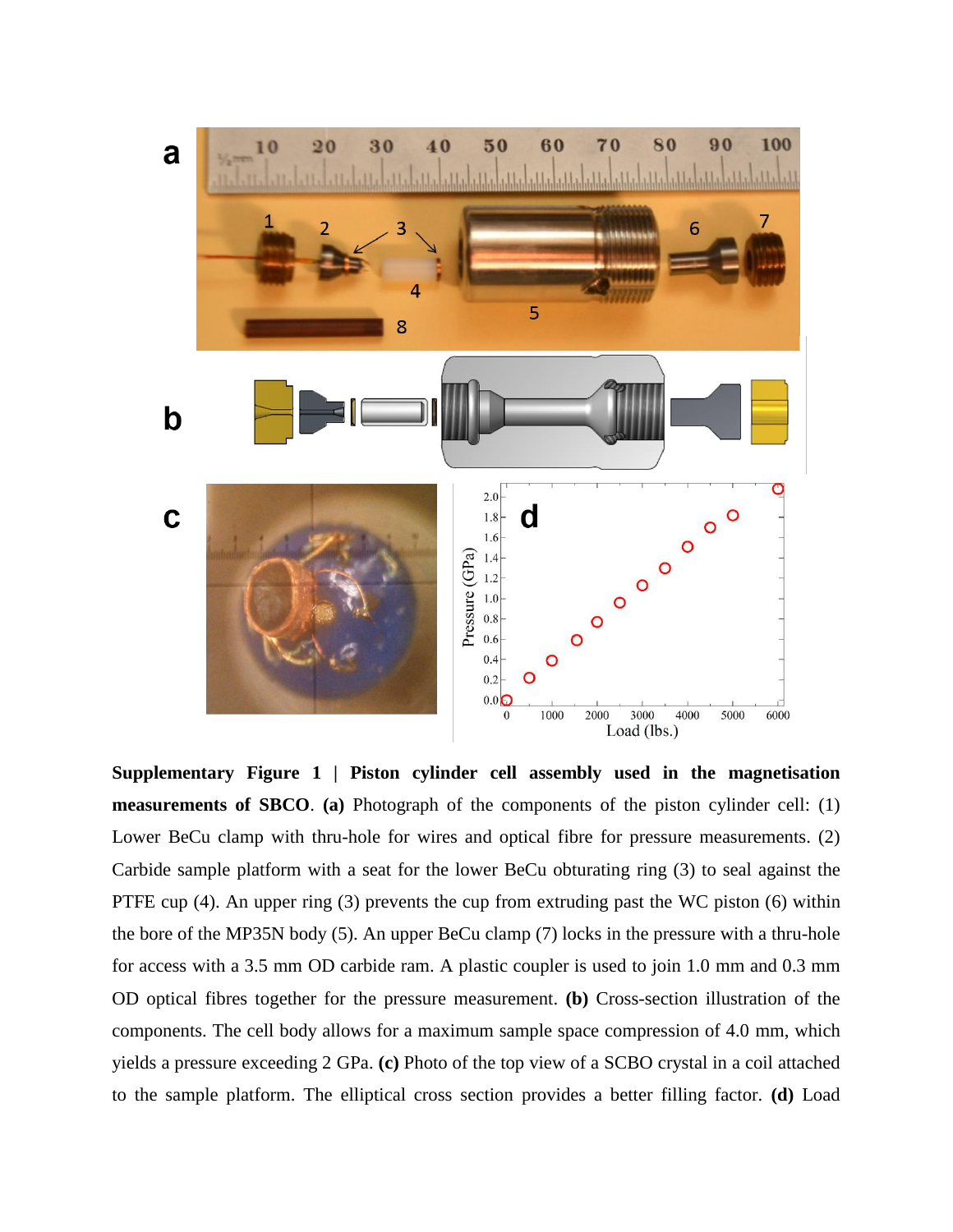versus pressure curve for the cell.



**Supplementary Figure 2 | Schematic of a tunnel diode oscillator (TDO) resonant circuit**. The resistors R1 and R2, act as a voltage divider for controlling the bias voltage of the tunnel diode. C1 isolates the circuit from the room temperature detection electronics and C2 provides a low impedance path from the tank circuit to the diode. When the tunnel diode is biased into the "negative resistance" regime of the I-V curve (top panel), the diode acts with R3 as an *ac* voltage source at the resonant frequency of the tank circuit. The tank capacitor (C3) and the sample coil (L) set that frequency. Changes in the sample's susceptibility alter the value of L and hence the resonant frequency<sup>34</sup>.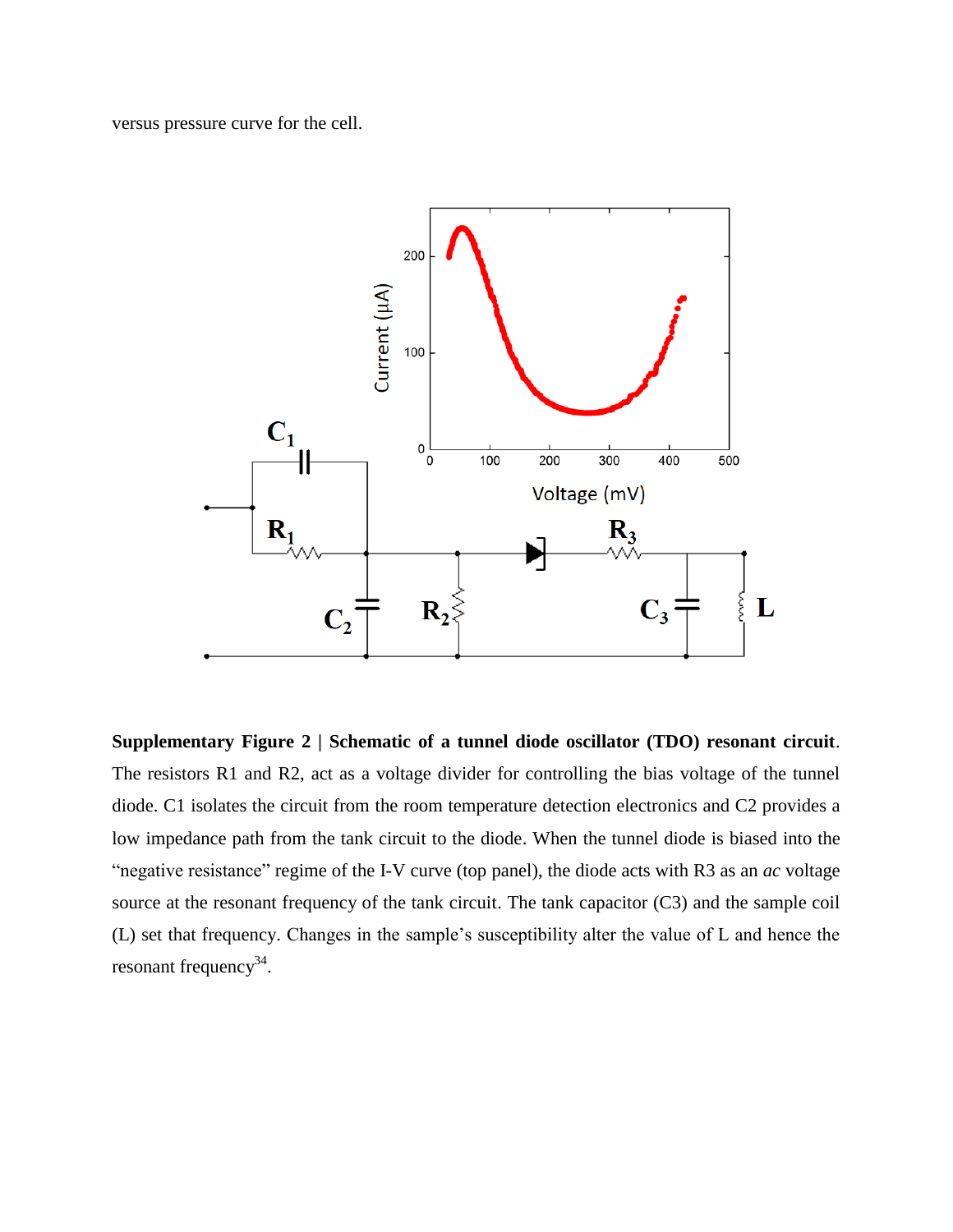

**Supplementary Figure 3 | Comparison between TDO and torque magnetometry measurements and DMRG calculations**. TDO (red) and cantilever torque magnetometry (blue) measurements collected at  $T = 350$  mK and  $P = 0$ , and DMRG results calculated for  $x = 0.6$  in a 16×8 spin lattice with cylindrical boundary conditions (green). The experiments and the calculation both show a feature at 27 T associated with the  $m = 1/8$  magnetisation plateau.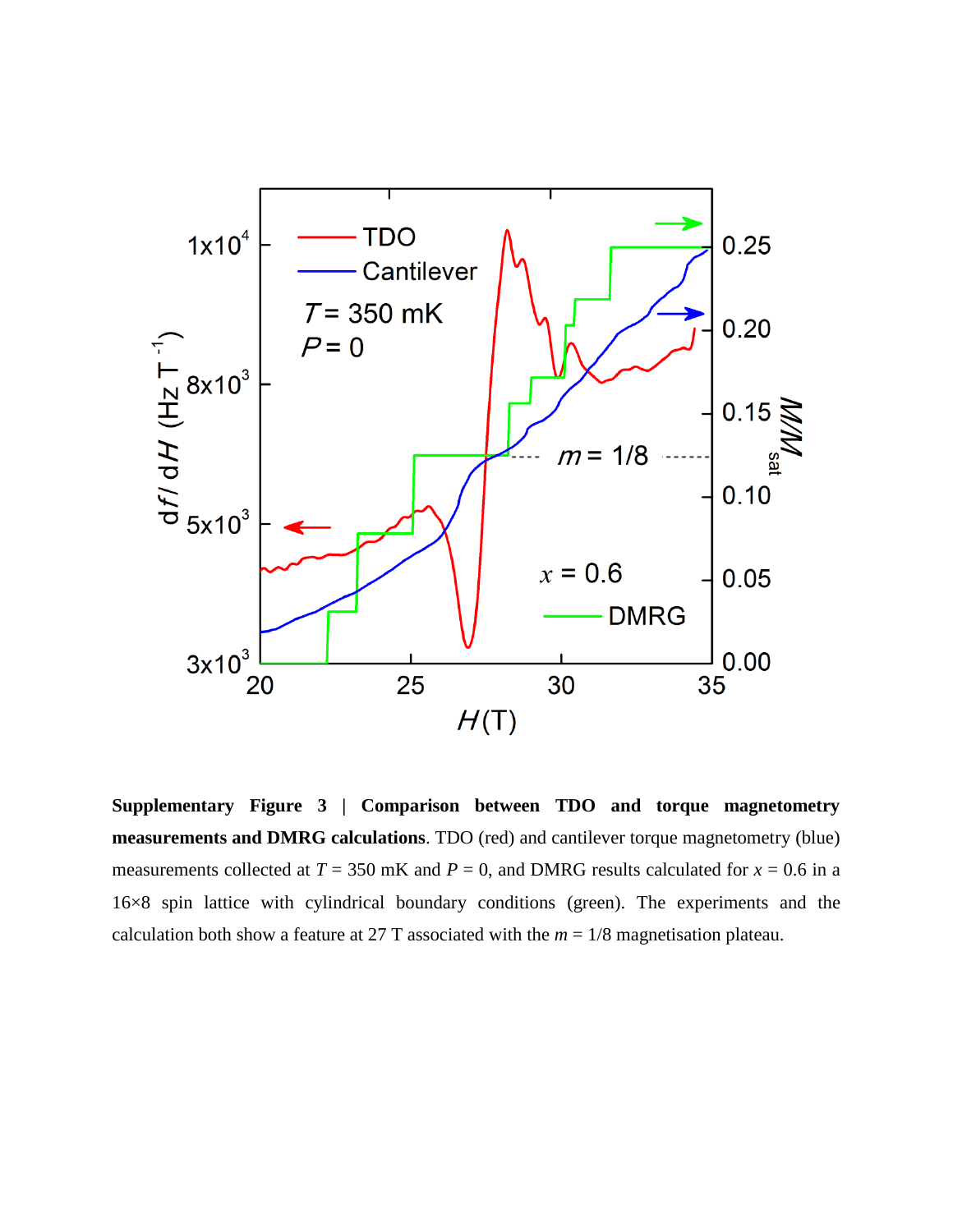

**Supplementary Figure 4 | DMRG calculations of magnetisation curves before and after the quantum phase transition. (a)** Magnetisation vs. field for  $x = J'/J = 0.6$  (singlet) and **(b)** for  $x =$ 0.7 (plaquette) as a function of spin lattice size, calculated with cylindrical boundary conditions. The results merge as a function of lattice size and give qualitatively different results for  $x = 0.6$ and 0.7.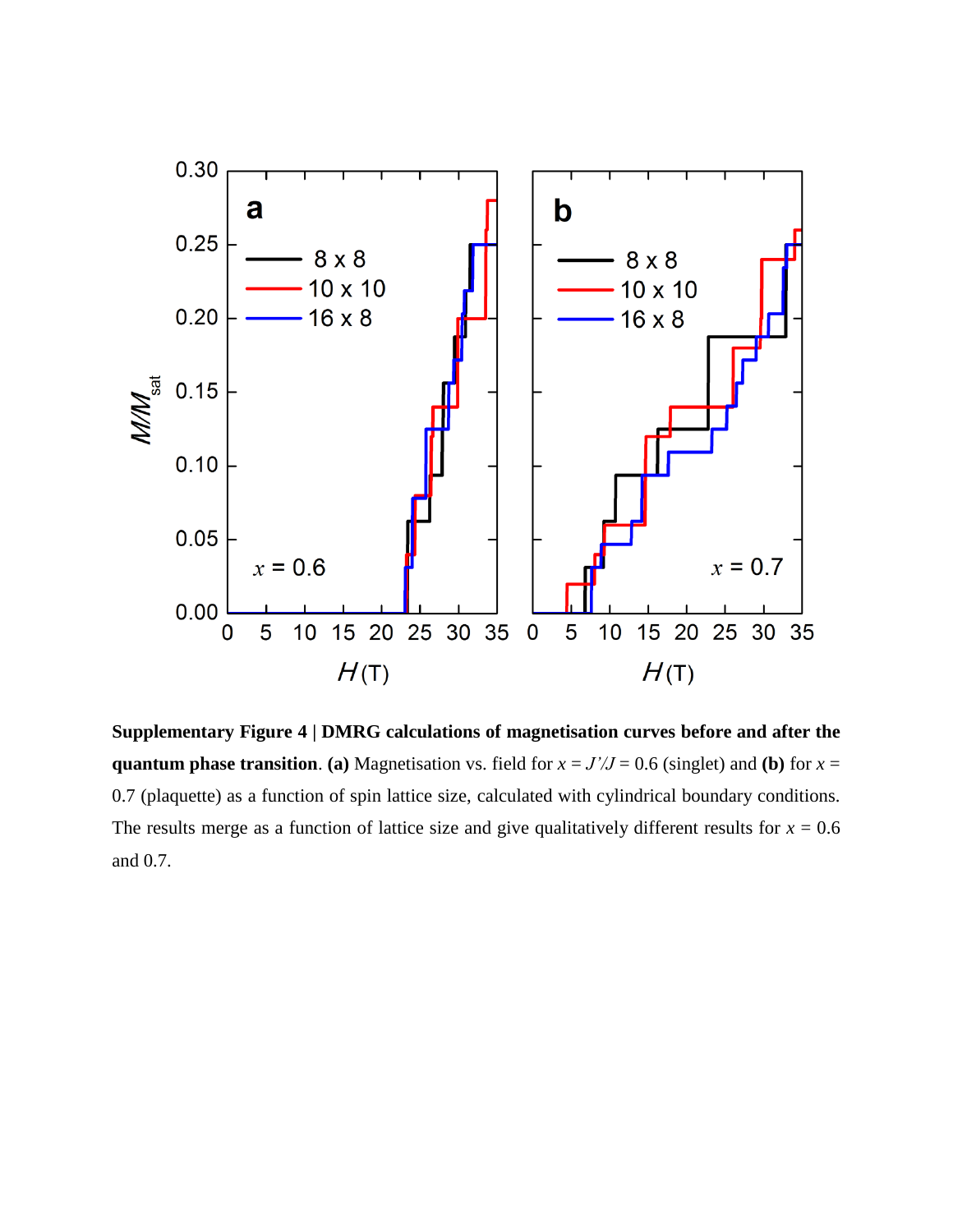

**Supplementary Figure 5 | Calculated singlet-triplet gap and** *Sz = 8* **energies.** Energy calculated as a function of x for the singlet-triplet gap ( $\triangle$ ) at zero field, and for  $S_z = 8$ (corresponding to  $m = 1/8$ ) in an  $8 \times 8$  lattice with cylindrical boundary conditions. The numerical errors are of the order of the symbol size. **Inset:** Lattice geometry, with cylindrical boundary conditions, used for the DMRG calculations.